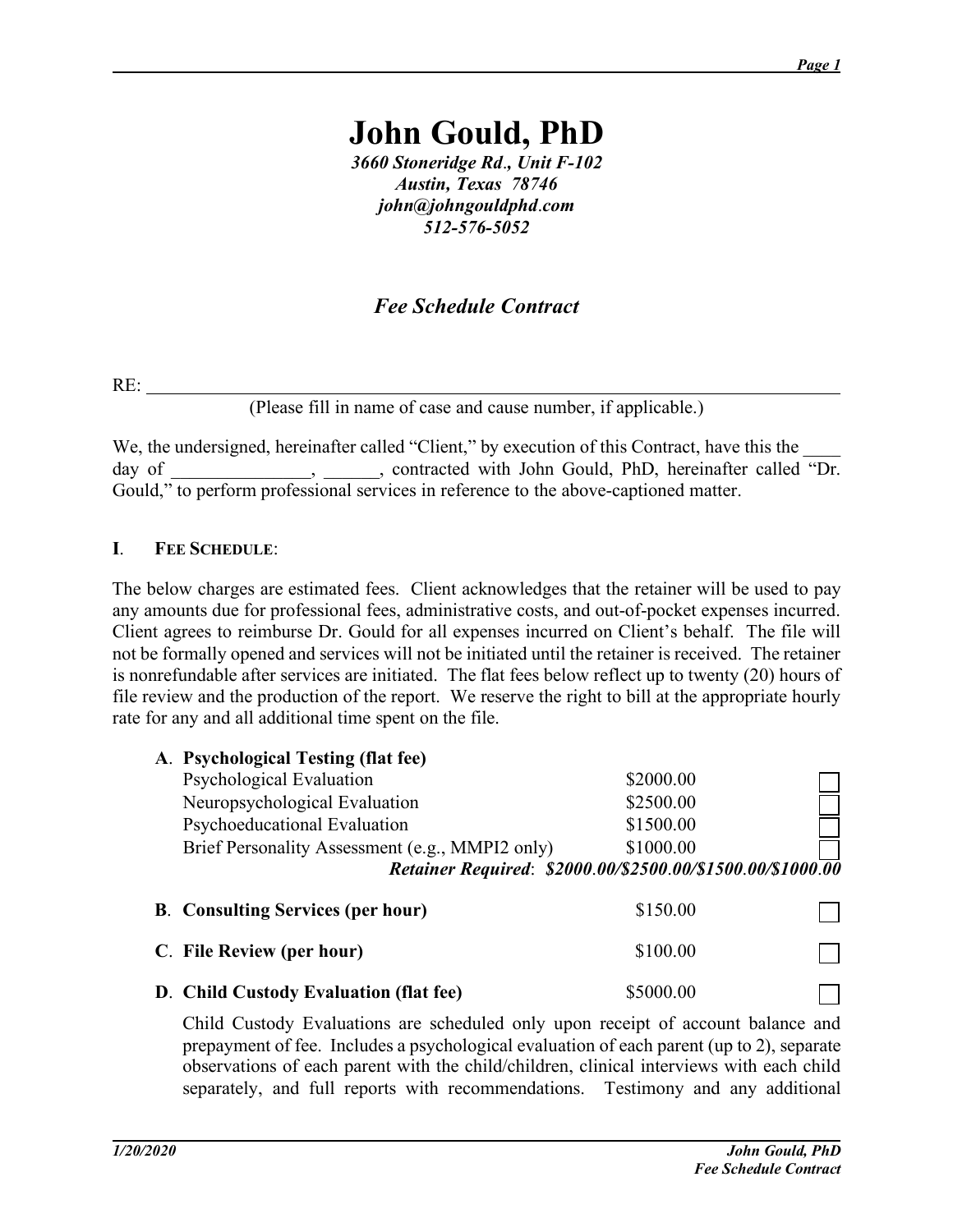psychological evaluations, if necessary, are separate. Any additional time required will be billed at the standard hourly billing rate.

#### *Retainer Required: \$5000.00*

## **E**. **Deposition and Trial Testimony (flat fee)** \$1500.00

Testimony time is scheduled only upon receipt of account balance and prepayment of fee. This fee is for preparation and testimony for up to eight (8) hours and not for any increments of time thereof. Any additional time required will be billed at the standard hourly billing rate.

#### *Retainer Required: \$1500.00*

#### **F**. **Travel (per day)** \$1000.00

Services that require travel away from Austin are billed for a full calendar day and not for any increments of time thereof. Any additional time required to complete the service requested will be billed at the standard hourly billing rate (i.e., "Consulting Services"). Travel expenses will be billed separately. Air travel outside of Texas will be Business Class.

*Retainer Required: \$1000.00*

#### **II**. **EXPEDITED SERVICES**:

Services that are required seven (7) working days or less from the date of the request are considered expedited. There is a 25% service charge for all expedited services. This service charge will be applied to the total bill of the requested service.

#### **III**. **CANCELLATION POLICY (SCHEDULED SERVICES, DEPOSITIONS, AND TRIAL TESTIMONY)**:

- **A**. Notification forty-eight (48) hours prior to the scheduled service: **No cancellation fee**
- **B**. Notification forty-seven (47) to twenty-four (24) hours prior to the scheduled service: **50% of scheduled fee**
- **C**. Less than twenty-four (24) hours prior to scheduled service: **100% of scheduled fee**

#### **IV**. **COMPENSATION**:

It is hereby specifically agreed that payment of all fees and expenses as outlined herein are the full responsibility of the Client. *Checks should be made payable to John Gould, PhD*. Credit cards are accepted. Bills submitted shall be payable within thirty (30) days, unless otherwise noted. Dr. Gould reserves the right to employ any remedy available to ensure Client's full performance and payment of all obligations pursuant to this Contract. Should Dr. Gould find it necessary to resort to litigation in order to collect any outstanding balance owed pursuant to this Contract, Client shall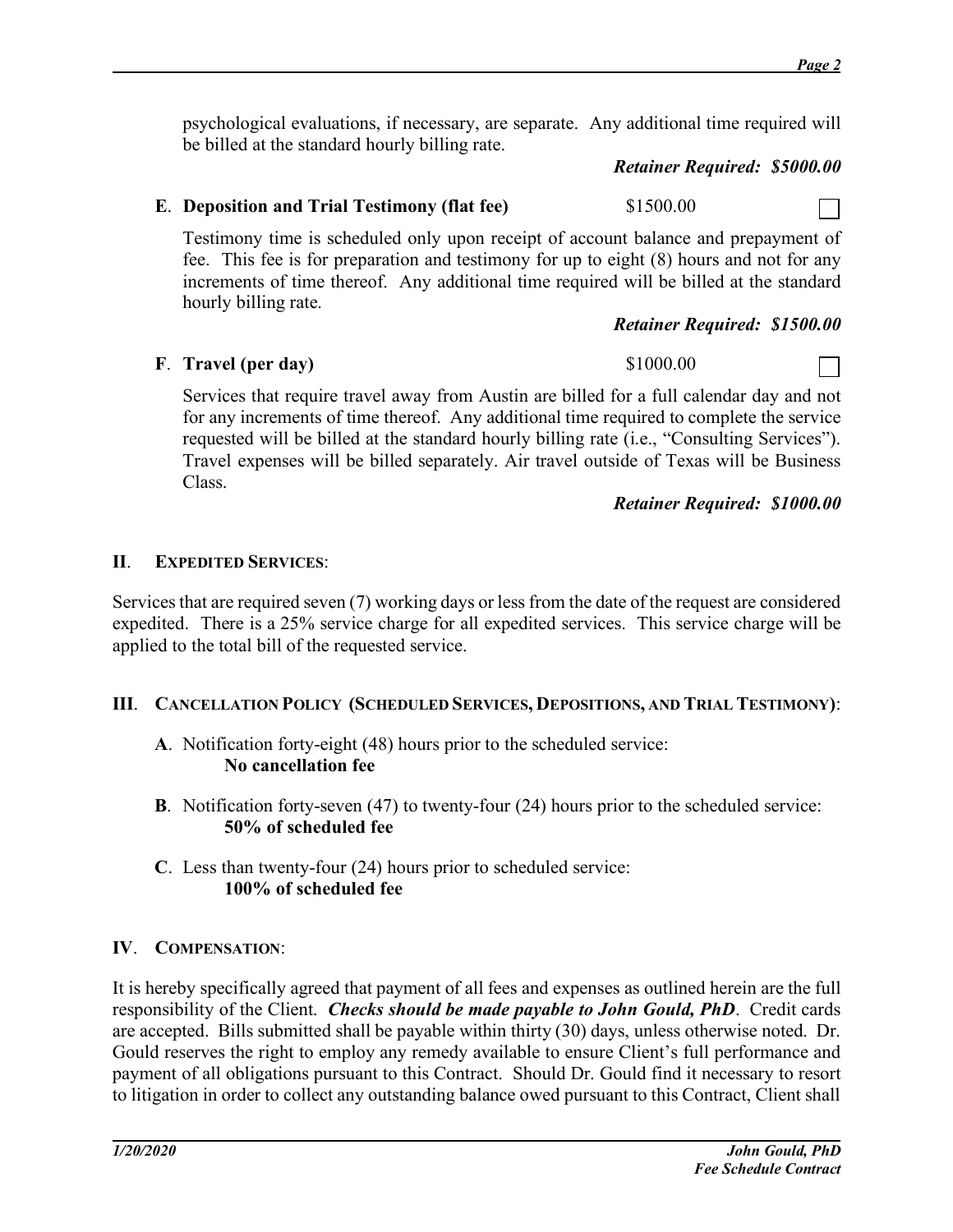be liable for reasonable attorney fees, costs, and expenses thereby incurred. Venue for such action shall be in Austin, Travis County, Texas.

## **V**. **FINANCE CHARGE**:

Any unpaid balance, if not paid in thirty (30) days of billing date, will be subject to a *finance charge* computed on the balance past due. The rate is 1 and 39/hundredths percent (1.39%) per month, (compounded monthly) which is an *Annual Percentage Rate of Eighteen Percent (18%)*. The interest will accrue until the full amount of all services, expenses, and *finance charge*s thereon are paid in full. The minimum monthly finance charge shall be One Dollar (\$1.00).

## **VI. CLIENT RECORDS:**

Dr. Gould is authorized, after the case is concluded, to destroy Client's file and any original papers remaining in Dr. Gould's possession if Client has not retrieved the file and any original papers within five (5) months from the date the matter is concluded, unless specifically instructed in writing by Client to the contrary.

## **VII. PARTIES BOUND:**

This Contract shall be binding upon and inure to the benefit of the parties hereto and their respective heirs, executors, administrators, legal representatives, successors, and assigns where permitted by law.

## **VIII. LEGAL CONSTRUCTION:**

In case any one or more of the provisions contained in this Contract shall for any reason be held invalid, illegal, or unenforceable in any respect, such invalidity, illegality, or unenforceability shall not affect any other provision thereof, and this Contract shall be construed as if such invalid, illegal, or unenforceable provision had never been herein contained.

## **IX. PRIOR CONTRACTS SUPERSEDED:**

This Contract constitutes the sole and only agreement of the parties hereto, and supersedes any prior understandings, written or oral, between parties respecting the subject matter herein.

## **X. EXECUTION:**

Please execute this Contract and return it to this office immediately. A fully executed copy of this Contract will then be forwarded to you for your file.